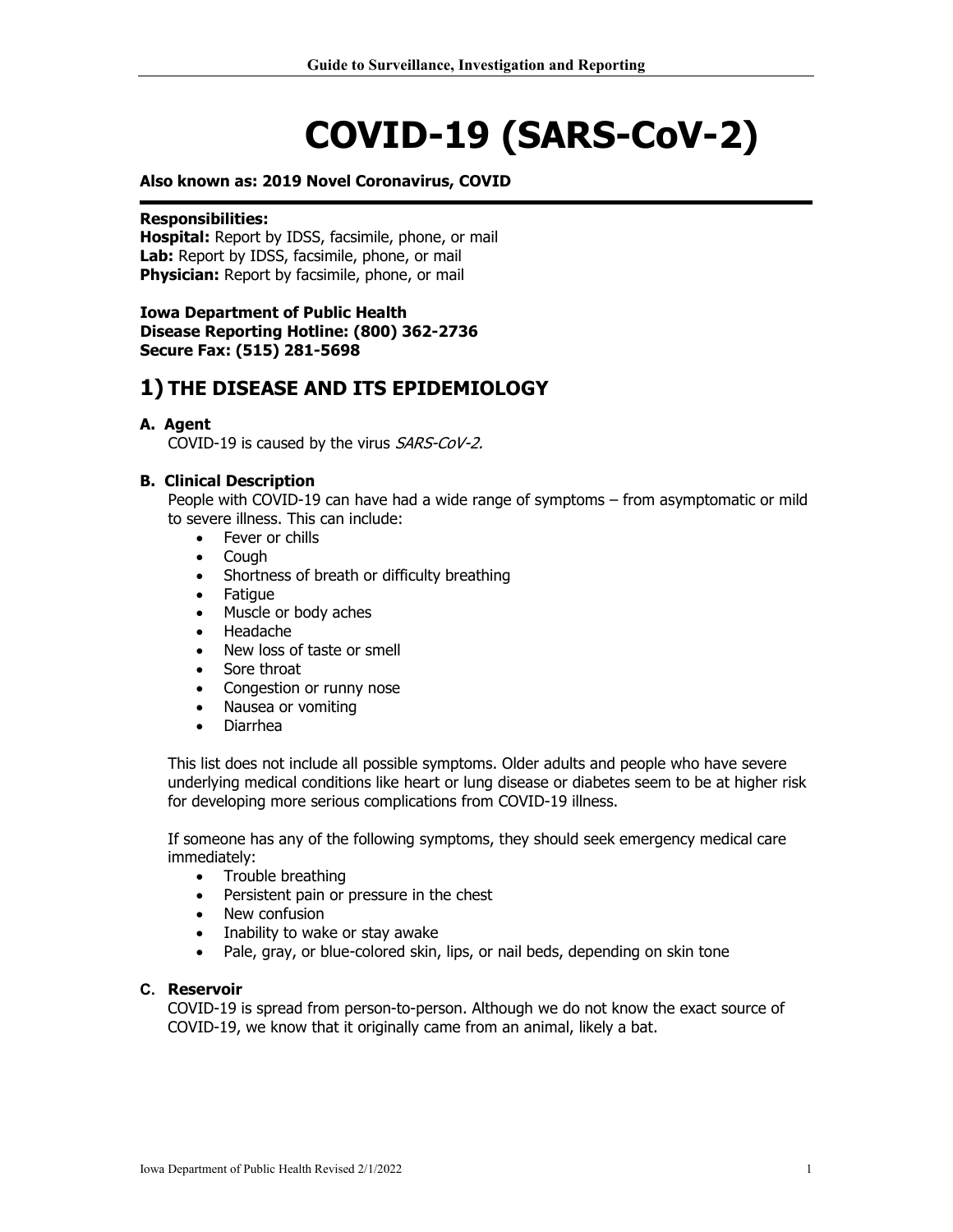### **D. Modes of Transmission**

COVID-19 spreads when an infected person breathes out droplets and very small particles that contain the virus. These droplets and particles can be breathed in by other people or land on their eyes, noses, or mouth. In some circumstances, they may contaminate surfaces they touch. People who are closer than 6 feet from the infected person are most likely to get infected.

### **E. Incubation Period**

Symptoms may appear 2-14 days after exposure to the virus.

#### **F. Period of Communicability or Infectious Period**

The majority of SARS-CoV-2 transmission occurs early in the course of illness, generally in the 1-2 days prior to onset of symptoms and the 2-3 days after.

### **G. Epidemiology**

- People of any age, even healthy young adults and children, can become infected with COVID-19.
- Persons who are older or have underlying health conditions have been found to be at greater risk for poor outcomes including hospitalization and death.
- COVID-19 was first recognized as a cluster of pneumonia illnesses in Wuhan, China in December 2019.
- By early 2020, COVID-19 had demonstrated the necessary criteria for a pandemic which includes a new virus, that the entire population is susceptible to, with global spread.
- COVID-19 has subsequently been found to circulate around the world, including the United States.
- Nations and states have experienced different peaks of virus activity since its introduction and more continues to be learned about the evolving seasonal patterns of COVID-19.

#### **H. Zoonotic Risk(s)**

• There is no current evidence that animals play a significant role in spreading SARS-CoV-2 to people. Based on the available information to date, the risk of animals spreading COVID-19 to people is considered to be low.

# **2) DISEASE REPORTING AND CASE INVESTIGATION**

#### **A. Purpose of Surveillance and Reporting**

- To monitor geographic, demographic, and seasonal trends of SARS-CoV-2 activity in Iowa.
- To identify the presence, relative proportion and impact of SARS-CoV-2 variants.
- To evaluate potential immunity among Iowans via serologic/antibody test results.
- To identify clusters and outbreaks of COVID-19 that require targeted public health action.
- To understand and adjust COVID-19 control strategies.

#### **B. Laboratory and Healthcare Provider Reporting Requirements**

Iowa Administrative Code 641-1.3(139) stipulates that the laboratory and the healthcare provider must report. The preferred method of reporting is by utilizing the Iowa Disease Surveillance System (IDSS). However, if IDSS is not available, the reporting number for IDPH Center for Acute Disease Epidemiology (CADE) is (800) 362-2736; fax number (515) 281- 5698, mailing address:

> IDPH, CADE Lucas State Office Building, 5<sup>th</sup> Floor 321 E. 12<sup>th</sup> St. Des Moines, IA 50319-0075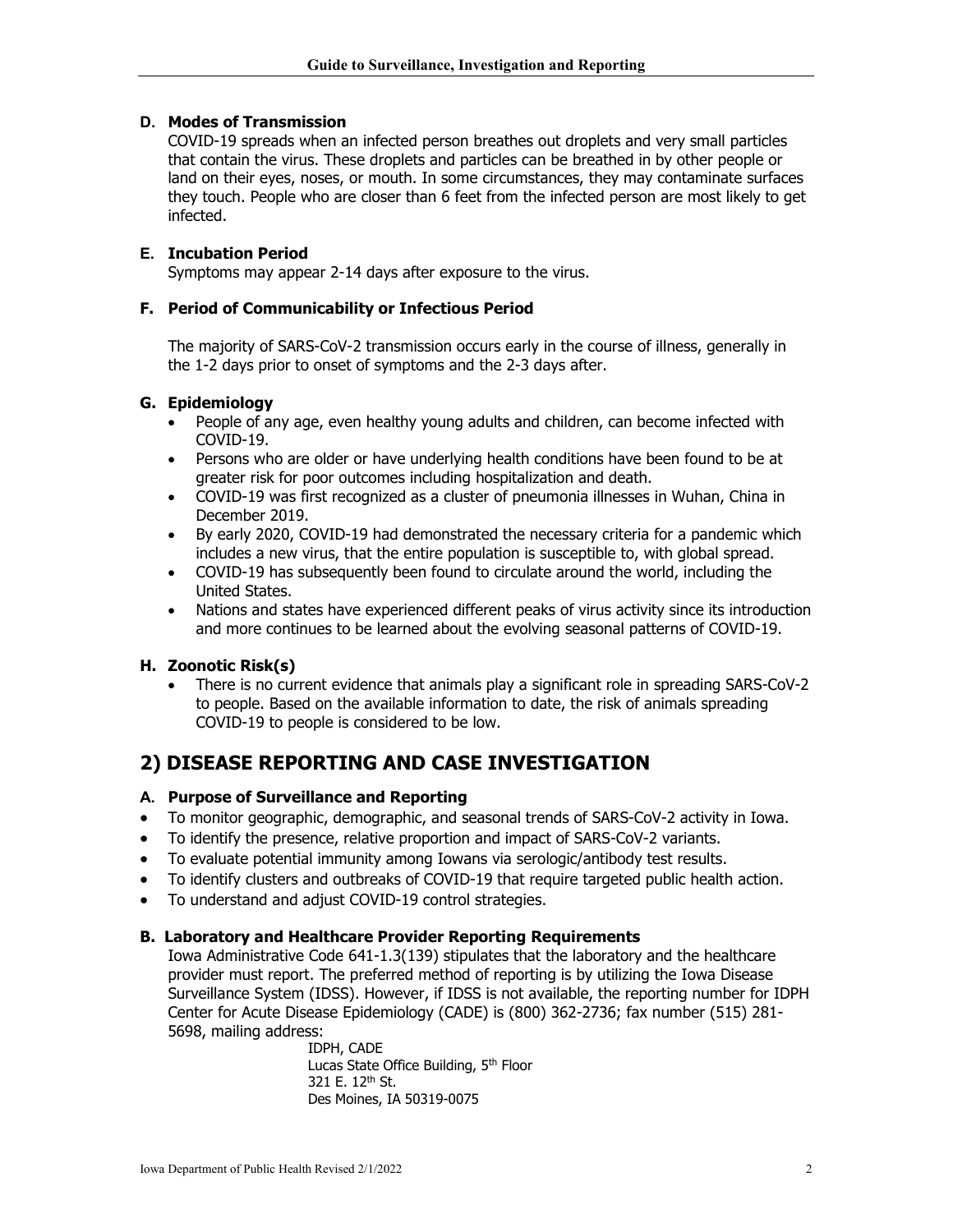Health care providers can report results from patients who used at-home testing at [https://redcap.link/HomeTestReporting.](https://redcap.link/HomeTestReporting) This is not necessary for at-home tests sent to SHL for testing via the Test Iowa Program.

## **C. Laboratory Testing:**

- Where is COVID-19 testing available?
	- o Testing is available through Iowa's State Hygienic Laboratory (SHL), as well as numerous commercial and clinical laboratories across Iowa. There is no cost for testing at SHL.
	- $\circ$  For more information about testing at SHL, including collection/handling and test request forms, visit [https://covidtesting.shl.uiowa.edu/.](https://covidtesting.shl.uiowa.edu/)
- Who should get tested?
	- o People who have symptoms of COVID-19.
	- o People who have had close contact with someone with confirmed COVID-19, regardless of vaccination status.
	- o People who feel they have had a high risk exposure, such as travel, attending large social or mass gatherings, or being in crowded or poorly-ventilated indoor settings.
	- o People who have been asked or referred to get testing by their school, workplace, healthcare provider, or health department.
- What types of testing are available?
	- o Viral tests, including PCR and antigen tests are used to detect infection with SARS-CoV-2 and to inform an individual's medical care.
	- $\circ$  Antibody (or serology) tests are used to detect previous infection with SARS-CoV-2 and can aid in the diagnosis of Multisystem Inflammatory Syndrome in Children (MIS-C) and in adults (MIS-A). Antibody testing should not be used to diagnose current infection.
	- $\circ$  Self-collection (i.e. "At-Home") kits and tests are available by prescription or over the counter in a pharmacy or retail store. At-home test kits are also available from SHL via the Test Iowa program – more information is available at [www.testiowa.com.](http://www.testiowa.com/) Currently available self-collection kits and tests are used for the detection of current infection. Some at-home tests involve samples taken by a patient and sent in to a laboratory for testing to be performed. The results of those tests are required to be reported by the laboratory to public health. Some at-home tests involve samples that are taken by a patient and a result is immediately provided with a healthcare provider supervising remotely. These kinds of at-home test results should be reported by the healthcare provider to public health. Some at-home tests involve samples that are taken by a patient and a result is provided immediately without any laboratory or healthcare provider supervision. Among these are some test types with a built-in electronic interface for reporting to public health. These kinds of at-home tests can help to inform individual decision-making. All persons who contact public health about at-home tests should be advised on the best practice public health recommendations for staying home and alerting exposed persons to minimize risk. Health care providers can report results from patients who used at-home testing at [https://redcap.link/HomeTestReporting.](https://redcap.link/HomeTestReporting) This is not necessary for athome tests sent to SHL for testing via the Test Iowa Program.
	- $\circ$  Genomic sequencing of COVID-19 can be performed by the SHL and several other laboratories. However, this testing is not currently indicated for use in individual patient decision-making and instead is used for population level surveillance (see full guidance below).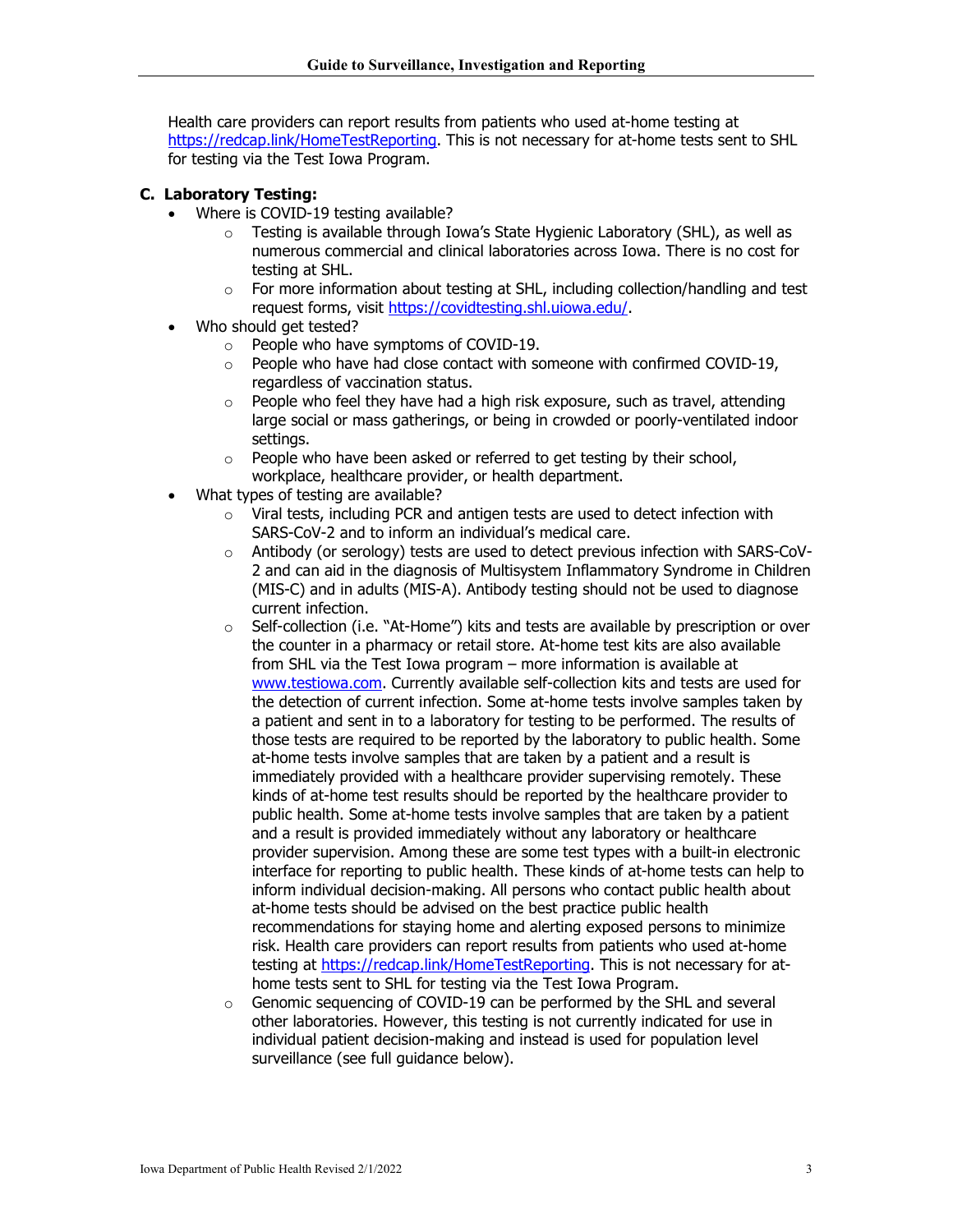- Testing animals for SARS-CoV-2:
	- o Routine testing of animals for SARS-CoV-2 is not currently recommended and veterinarians are encouraged to consider other, more common causes of illness in animals and should use their clinical judgement when deciding whether to test animals for SARS-CoV-2.
	- o SARS-CoV-2 animal testing is available at the Iowa State University Veterinary Diagnostic Laboratory (ISU VDL).
		- Veterinary requests for testing at ISU VDL will be jointly evaluated on a case-by-case basis by the State Veterinarian, Federal Area Veterinarian-In-Charge, and the State Public Health Veterinarian.
			- Confirmatory testing through USDA's National Veterinary Services Laboratories (NVSL) is required for all animals except domestic cats and dogs from state, territorial, local, and tribal jurisdictions that have previously confirmed SARS-CoV-2 in cats and dogs.
	- o The following factors will be considered as part of the case-by-case determination of whether animal testing is appropriate through the ISU VDL:
		- Is there a known epidemiological link to a COVID-19 positive human?
		- Is the animal showing any clinical signs that could be compatible with what is known about SARS-CoV-2 infection in that species?
		- Has current research indicated that the animal species can be infected with SARS-CoV-2?
		- Have more likely causes of illness (based upon clinical signs in the animal(s)) been ruled out?

#### **Genomic sequencing**

SHL is conducting variant strain surveillance in partnership with established influenza surveillance sites across the state. Identified clinics and hospitals that participate in influenza surveillance are voluntarily submitting PCR positive specimens (with Ct's less than 30) for COVID-19 sequencing.

Additionally, since January 2021, SHL has increased capacity to sequence SARS-CoV-2 and now accept all PCR positive SARS-CoV-2 samples for sequencing. If the Ct value is less than 30, please submit the sample to SHL. If the Ct value is unknown, submit the sample and SHL will determine the Ct value before performing the sequencing.

To order sequencing, please use SHL's "IDPH Coronavirus COVID-19 Test Request Form" found on SHL's webpage: [www.shl.uiowa.edu/testmenu/formgenerator.xml.](http://www.shl.uiowa.edu/testmenu/formgenerator.xml)

Sequence testing is not currently FDA approved, therefore submitting healthcare providers will not receive sequencing results as this is not a test currently intended for clinical decision-making.

## **D. Local Public Health Agency (LPHA) Follow-Up Responsibilities**

#### **Case Investigation**

- 1. Routine follow-up is not required for individual cases of COVID-19.
- 2. There is no need to conduct investigations for persons with positive serology results. Serology results indicate past infection, and the infectious period cannot be determined.
- 3. If surveillance identifies clusters or outbreaks of COVID-19, additional investigation may be warranted to determine if targeted public health recommendations and/or laboratory followup is required. Consult with an epidemiologist at IDPH if an outbreak is suspected.

Contact the assigned field epidemiologist for questions or assistance is needed at 800-362-2736.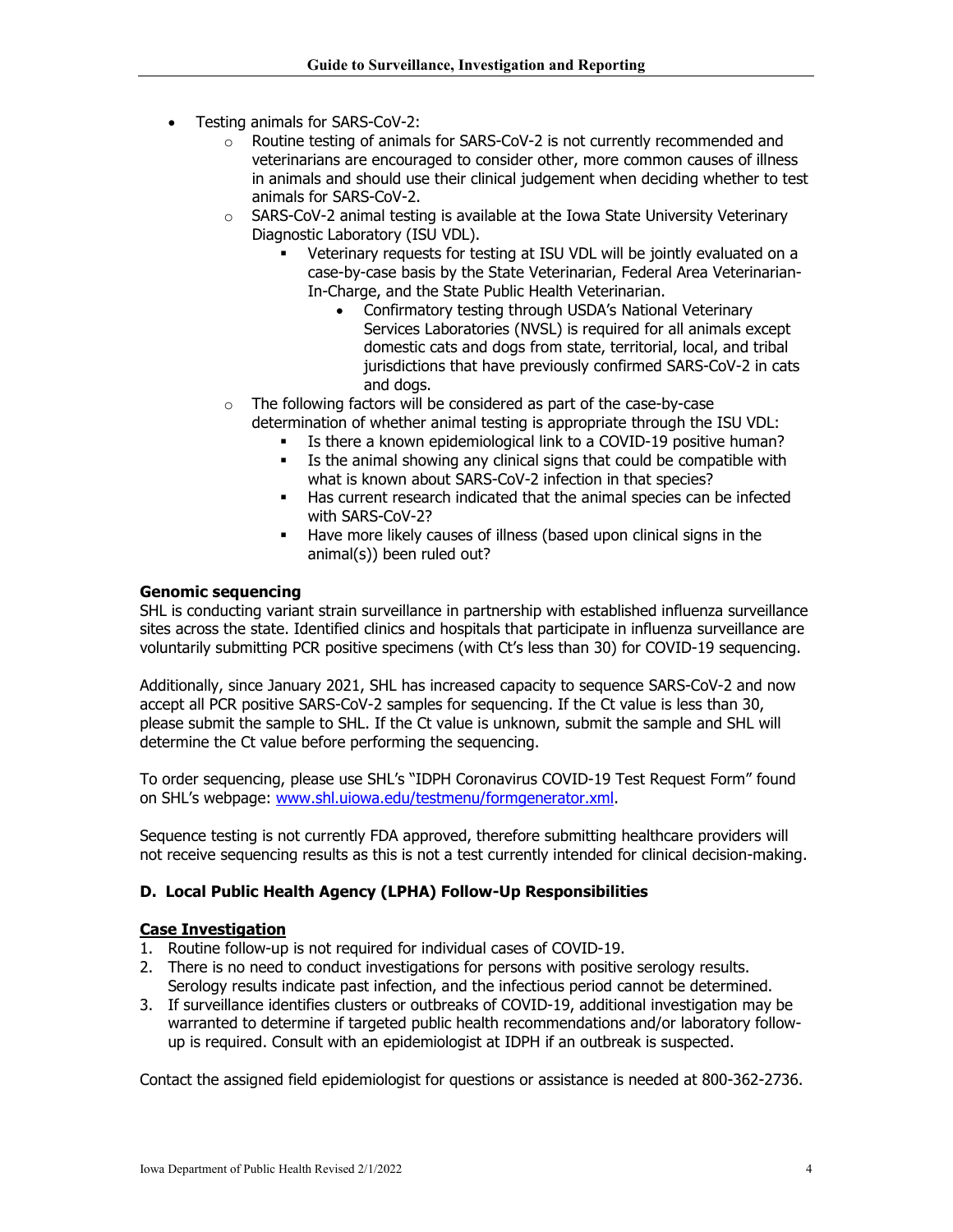# **3) CONTROLLING FURTHER SPREAD AND PREVENTING DISEASE**

#### **A. Persons who test positive for COVID-19 are recommended to stay home until they are no longer infectious**

If you test positive for COVID-19 and *have symptoms*, isolate for at least 5 days. Day 0 is your first day of symptoms.

- You can end isolation after 5 full days if you are fever-free for 24 hours without the use of fever-reducing medication and your other symptoms have improved (Loss of taste and smell may persist for weeks or months after recovery and need not delay the end of isolation).
- You should continue to wear a well-fitting mask around others at home and in public for 5 additional days (day 6 through day 10) after the end of your 5-day isolation period. If you are unable to wear a mask when around others, you should continue to isolate for a full 10 days. Avoid people who are immunocompromised or at high risk for severe disease, and nursing homes and other high-risk settings, until after at least 10 days.
- If you continue to have fever or your other symptoms have not improved after 5 days of isolation, you should wait to end your isolation until you are fever-free for 24 hours without the use of fever-reducing medication and your other symptoms have improved. Continue to wear a well-fitting mask.
- Do not travel during your 5-day isolation period. After you end isolation, avoid travel until a full 10 days after your first day of symptoms. If you must travel on days 6-10, wear a well-fitting mask when you are around others for the entire duration of travel. If you are unable to wear a mask, you should not travel during the 10 days.
- Do not go to places where you are unable to wear a mask, such as restaurants and some gyms, and avoid eating around others at home and at work until a full 10 days after your first day of symptoms.

If an individual has access to a test and wants to test, the best approach is to use an antigen test towards the end of the 5-day isolation period. Collect the test sample only if you are feverfree for 24 hours without the use of fever-reducing medication and your other symptoms have improved (loss of taste and smell may persist for weeks or months after recovery and need not delay the end of isolation). If your test result is positive, you should continue to isolate until day 10. If your test result is negative, you can end isolation, but continue to wear a well-fitting mask around others at home and in public until day 10. Follow additional recommendations for masking and restricting travel as described above.

People who are severely ill with COVID-19 (including those who were hospitalized or required intensive care or ventilation support) and people with compromised immune systems might need to isolate at home longer. They may also require testing with a viral test to determine when they can be around others. CDC recommends an isolation period of at least 10 and up to 20 days for people who were severely ill with COVID-19 and for people with weakened immune systems. Consult with your healthcare provider about when you can resume being around other people.

**Reminder**: All persons who are experiencing an illness should stay home while they are ill, even if they test negative for COVID-19 or receive an alternative diagnosis.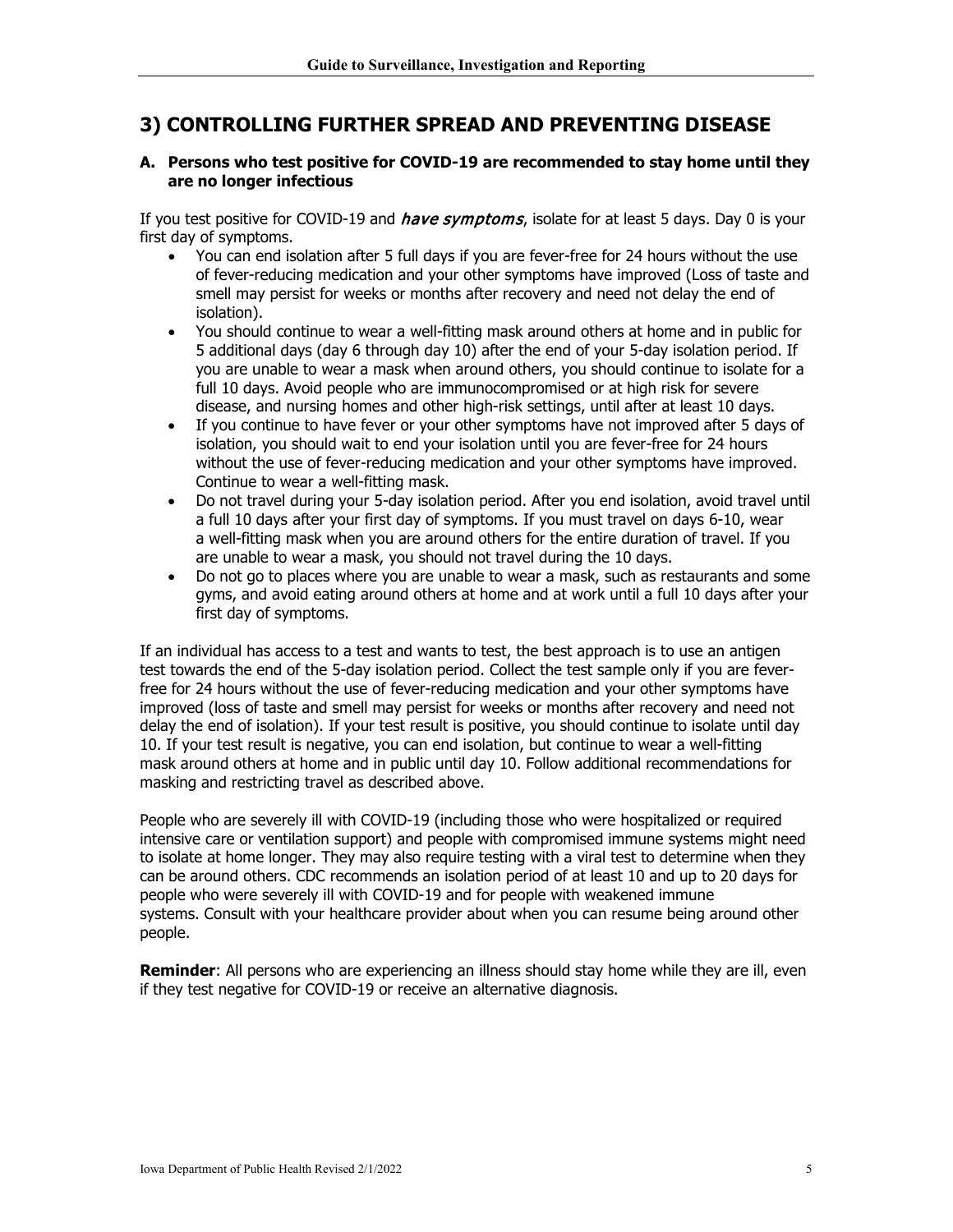If you test positive for COVID-19 and *never develop symptoms*, isolate for at least 5 days. Day 0 is the day of your positive viral test (based on the date your specimen was collected).

- If you continue to have no symptoms, you can end isolation after at least 5 days.
- You should continue to wear a well-fitting mask around others at home and in public until day 10 (day 6 through day 10). If you are unable to wear a mask when around others, you should continue to isolate for 10 days. Avoid people who are immunocompromised or at high risk for severe disease, and nursing homes and other high-risk settings, until after at least 10 days.
- If you develop symptoms after testing positive, your 5-day isolation period should start over. Day 0 is your first day of symptoms. Follow the recommendations above for ending isolation for people who test positive for COVID-19 and have symptoms.
- Do not travel during your 5-day isolation period. After you end isolation, avoid travel until 10 days after the day of your positive test. If you must travel on days 6-10, wear a wellfitting mask when you are around others for the entire duration of travel. If you are unable to wear a mask, you should not travel during the 10 days after your positive test.
- Do not go to places where you are unable to wear a mask, such as restaurants and some gyms, and avoid eating around others at home and at work until 10 days after the day of your positive test.

If an individual has access to a test and wants to test, the best approach is to use an antigen test towards the end of the 5-day isolation period. If your test result is positive, you should continue to isolate until day 10. If your test result is negative, you can end isolation, but continue to wear a well-fitting mask around others at home and in public until day 10. Follow additional recommendations for masking and restricting travel described above.

Note: Isolation and testing recommendations differ for exposed health care providers. To view health care provider guidelines, visit [www.cdc.gov/coronavirus/2019-ncov/hcp/guidance-risk-assesment-hcp.html.](http://www.cdc.gov/coronavirus/2019-ncov/hcp/guidance-risk-assesment-hcp.html)

## **B. Individuals should be evaluated for exposure in outbreaks/clusters**

When follow-up is performed, close contact is defined as being less than 6 feet away from an infectious person for more than 15 consecutive minutes **AND** the case, the contact, or both were not wearing a face covering during the interaction. Acceptable face coverings are described in CDC guidance at [www.cdc.gov/coronavirus/2019-ncov/prevent-getting-sick/types-of-masks.html.](http://www.cdc.gov/coronavirus/2019-ncov/prevent-getting-sick/types-of-masks.html)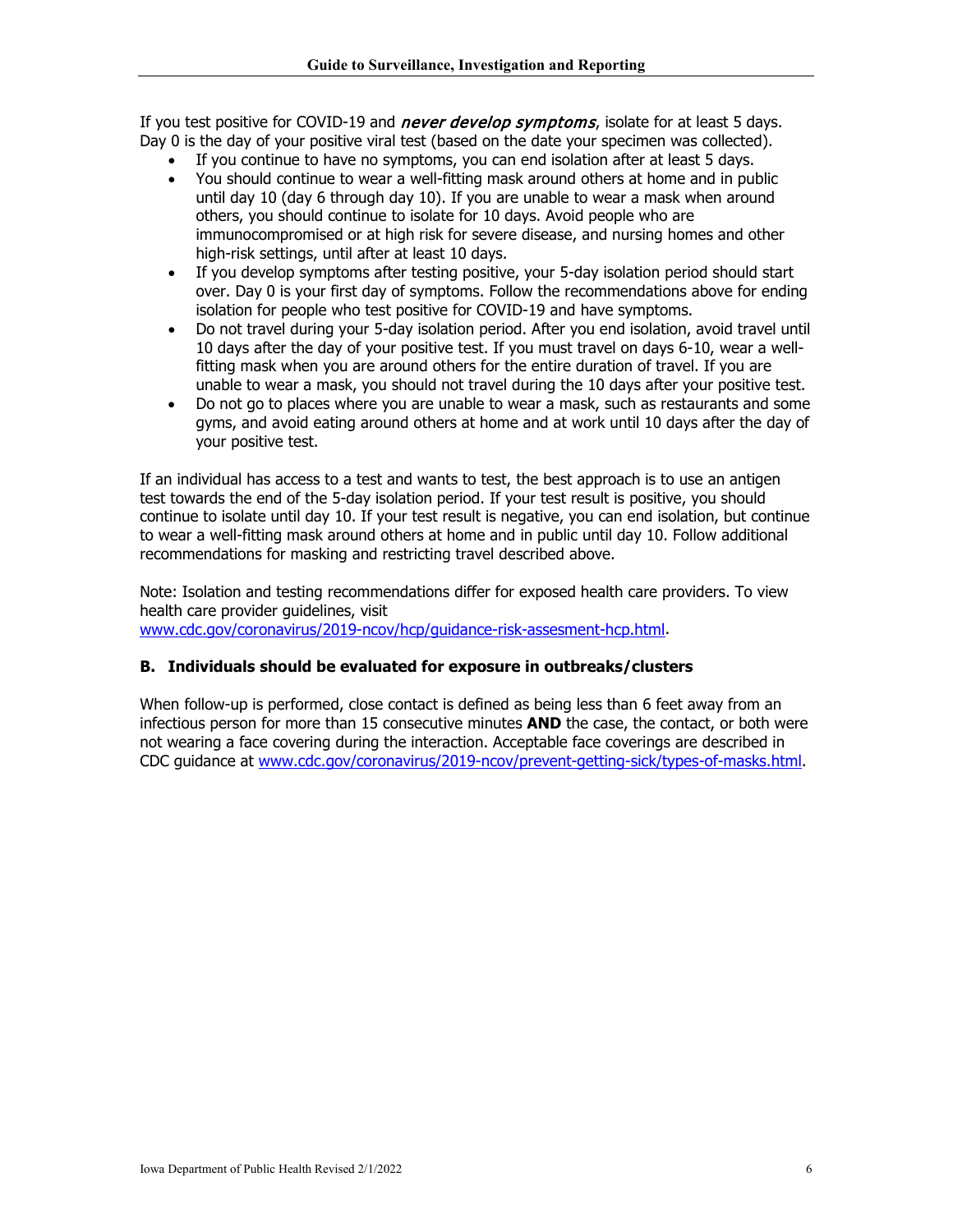#### **C. Those who have been exposed to COVID-19 may need to stay home and should mask and get tested.**

If you came into close contact with someone with COVID-19 and you are in one of the following groups, you do *not* need to quarantine.

- You are up to date with your COVID-19 vaccines (see table below).
- You had confirmed COVID-19 within the last 90 days (meaning you tested positive using a viral test).

You should wear a well-fitting mask around others for 10 days from the date of your last close contact with someone with COVID-19 (the date of last close contact is considered day 0). Get tested at least 5 days after you last had close contact with someone with COVID-19. If you test positive or develop COVID-19 symptoms, isolate from other people and follow recommendations for isolation. If you tested positive for COVID-19 with a viral test within the previous 90 days and subsequently recovered and remain without COVID-19 symptoms, you do not need to quarantine or get tested after close contact. You should wear a well-fitting mask around others for 10 days from the date of your last close contact with someone with COVID-19 (the date of last close contact is considered day 0).

| You are up to date with your COVID-19 vaccines when you have followed the current          |
|--------------------------------------------------------------------------------------------|
| recommendations listed below. The recommendations will be different depending on your age, |
| your health status, and when you first got vaccinated.                                     |

| Pfizer-BioNTech <sup>[1]</sup>                                                                                                                                                                                                                                                                                                                     | Moderna <sup>[1]</sup>                                                                                                                                                                                           | Johnson & Johnson's Janssen <sup>[1,2]</sup>                                                                                                                                                                                                                               |
|----------------------------------------------------------------------------------------------------------------------------------------------------------------------------------------------------------------------------------------------------------------------------------------------------------------------------------------------------|------------------------------------------------------------------------------------------------------------------------------------------------------------------------------------------------------------------|----------------------------------------------------------------------------------------------------------------------------------------------------------------------------------------------------------------------------------------------------------------------------|
| <b>Ages Recommended</b><br>5+ years old                                                                                                                                                                                                                                                                                                            | <b>Ages Recommended</b><br>18+ years old                                                                                                                                                                         | <b>Ages Recommended</b><br>18+ years old                                                                                                                                                                                                                                   |
| <b>Primary Series</b><br>2 doses $[3,4]$<br>Given 3 weeks (21 days) apart [5]                                                                                                                                                                                                                                                                      | <b>Primary Series</b><br>2 doses <sup>[3]</sup><br>Given 4 weeks (28 days) apart [5]                                                                                                                             | <b>Primary Series</b><br>1 dose                                                                                                                                                                                                                                            |
| <b>Fully Vaccinated</b><br>2 weeks after final dose in primary<br>series                                                                                                                                                                                                                                                                           | <b>Fully Vaccinated</b><br>2 weeks after final dose in primary<br>series                                                                                                                                         | <b>Fully Vaccinated</b><br>2 weeks after 1st dose                                                                                                                                                                                                                          |
| <b>Booster Dose</b><br>Everyone ages 12+ should get a<br>booster dose at least 5 months.<br>after the last dose in their primary<br>series.<br>· Teens 12-17 should only get a<br>Pfizer-BioNTech COVID-19<br>Vaccine booster<br>• Everyone 18+ should get a<br>booster dose of either Pfizer-<br>BioNTech or Moderna (mRNA)<br>COVID-19 vaccines) | <b>Booster Dose</b><br>Everyone ages 18+ should get a<br>booster dose of either Pfizer-<br>BioNTech or Moderna (mRNA)<br>COVID-19 vaccines) at least 5<br>months after the last dose in their<br>primary series. | <b>Booster Dose</b><br>Everyone ages 18+ should get a<br>booster dose of either Pfizer-<br>BioNTech or Moderna (mRNA<br>COVID-19 vaccines) at least 2<br>months after the first dose of<br>[&]/Janssen COVID-19 Vaccine. You<br>may get J&J/Janssen in some<br>situations. |
| <b>When Boosted</b><br>A person is considered "boosted"<br>and up to date right after getting<br>their booster dose.                                                                                                                                                                                                                               | <b>When Boosted</b><br>A person is considered "boosted"<br>and up to date right after getting<br>their booster dose.                                                                                             | <b>When Boosted</b><br>A person is considered "boosted"<br>and up to date right after getting<br>their booster dose.                                                                                                                                                       |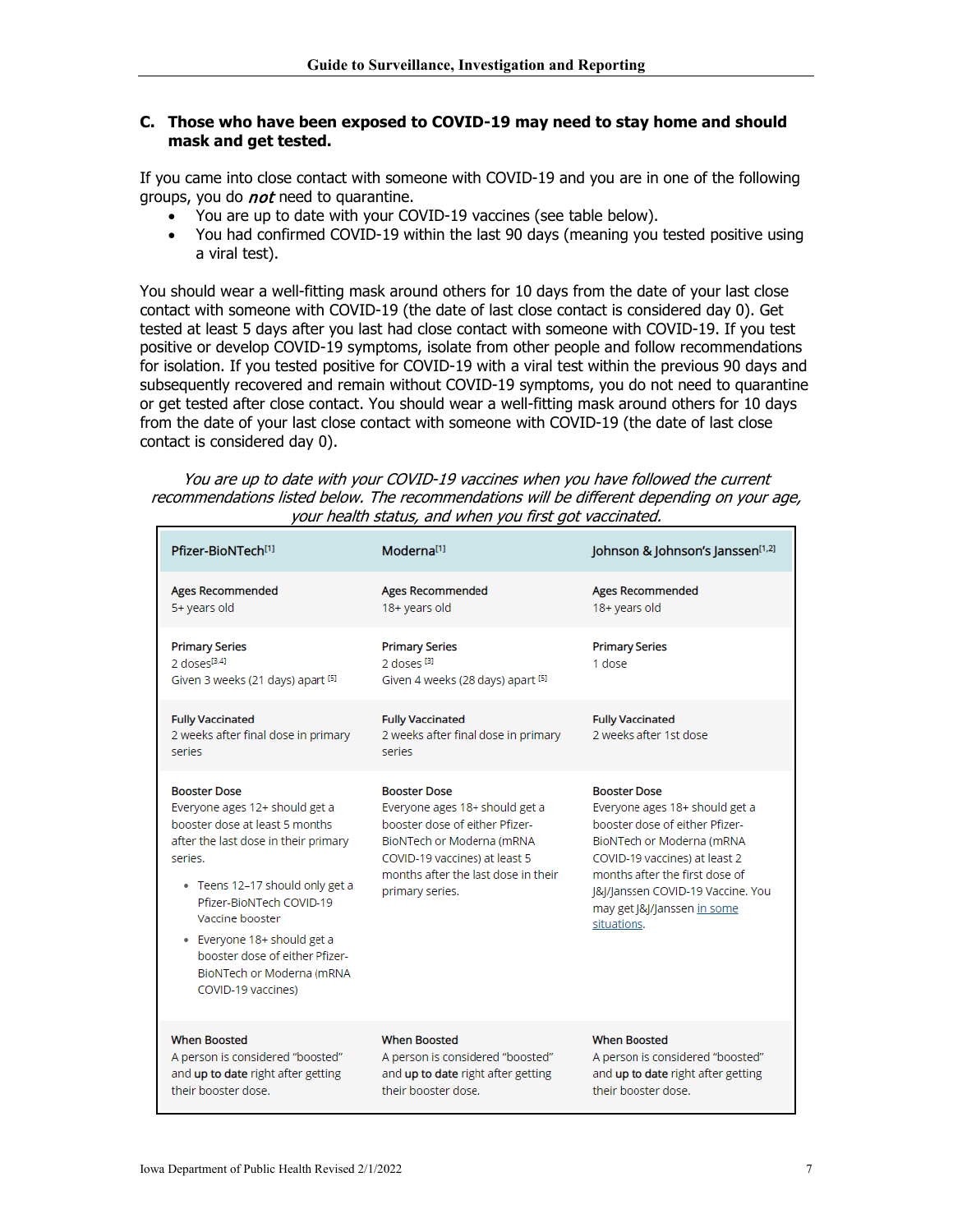If you come into close contact with someone with COVID-19, you **should** quarantine if you are not up to date on COVID-19 vaccines (see table above). This includes people who are not vaccinated.

What to do for quarantine

- Stay home and away from other people for at least 5 days (day 0 through day 5) after your last contact with a person who has COVID-19. The date of your exposure is considered day 0. Wear a well-fitting mask when around others at home, if possible.
- For 10 days after your last close contact with someone with COVID-19, watch for fever, cough, shortness of breath, or other COVID-19 symptoms.
- If you develop symptoms, get tested immediately and isolate until you receive your test results. If you test positive, follow isolation recommendations.
- If you do not develop symptoms, get tested at least 5 days after you last had close contact with someone with COVID-19.
	- $\circ$  If you test negative, you can leave your home, but continue to wear a well-fitting mask when around others at home and in public until 10 days after your last close contact with someone with COVID-19.
	- $\circ$  If you test positive, follow isolation recommendations.
	- $\circ$  If you are unable to get a test 5 days after last close contact with someone with COVID-19, you can leave your home after day 5 if you have been without COVID-19 symptoms throughout the 5-day period. Wear a well-fitting mask for 10 days after your date of last close contact when around others at home and in public.
	- $\circ$  Avoid people who are immunocompromised or at high risk for severe disease, and nursing homes and other high-risk settings, until after at least 10 days.
- If possible, stay away from people you live with, especially people who are at higher risk for getting very sick from COVID-19, as well as others outside your home throughout the full 10 days after your last close contact with someone with COVID-19.
- If you are unable to quarantine, you should wear a well-fitting mask for 10 days when around others at home and in public.
- If you are unable to wear a mask when around others, you should continue to quarantine for 10 days. Avoid people who are immunocompromised or at high risk for severe disease, and nursing homes and other high-risk settings, until after at least 10 days.
- Do not travel during your 5-day quarantine period. Get tested at least 5 days after your last close contact and make sure your test result is negative and you remain without symptoms before traveling. If you don't get tested, delay travel until 10 days after your last close contact with a person with COVID-19. If you must travel before the 10 days are completed, wear a well-fitting mask when you are around others for the entire duration of travel during the 10 days. If you are unable to wear a mask, you should not travel during the 10 days.
- Do not go to places where you are unable to wear a mask, such as restaurants and some gyms, and avoid eating around others at home and at work until after 10 days after your last close contact with someone with COVID-19.

Note: Quarantine and testing recommendations differ for exposed health care providers. To view health care provider quidelines, visit [www.cdc.gov/coronavirus/2019-ncov/hcp/guidance-risk-assesment-hcp.html.](http://www.cdc.gov/coronavirus/2019-ncov/hcp/guidance-risk-assesment-hcp.html)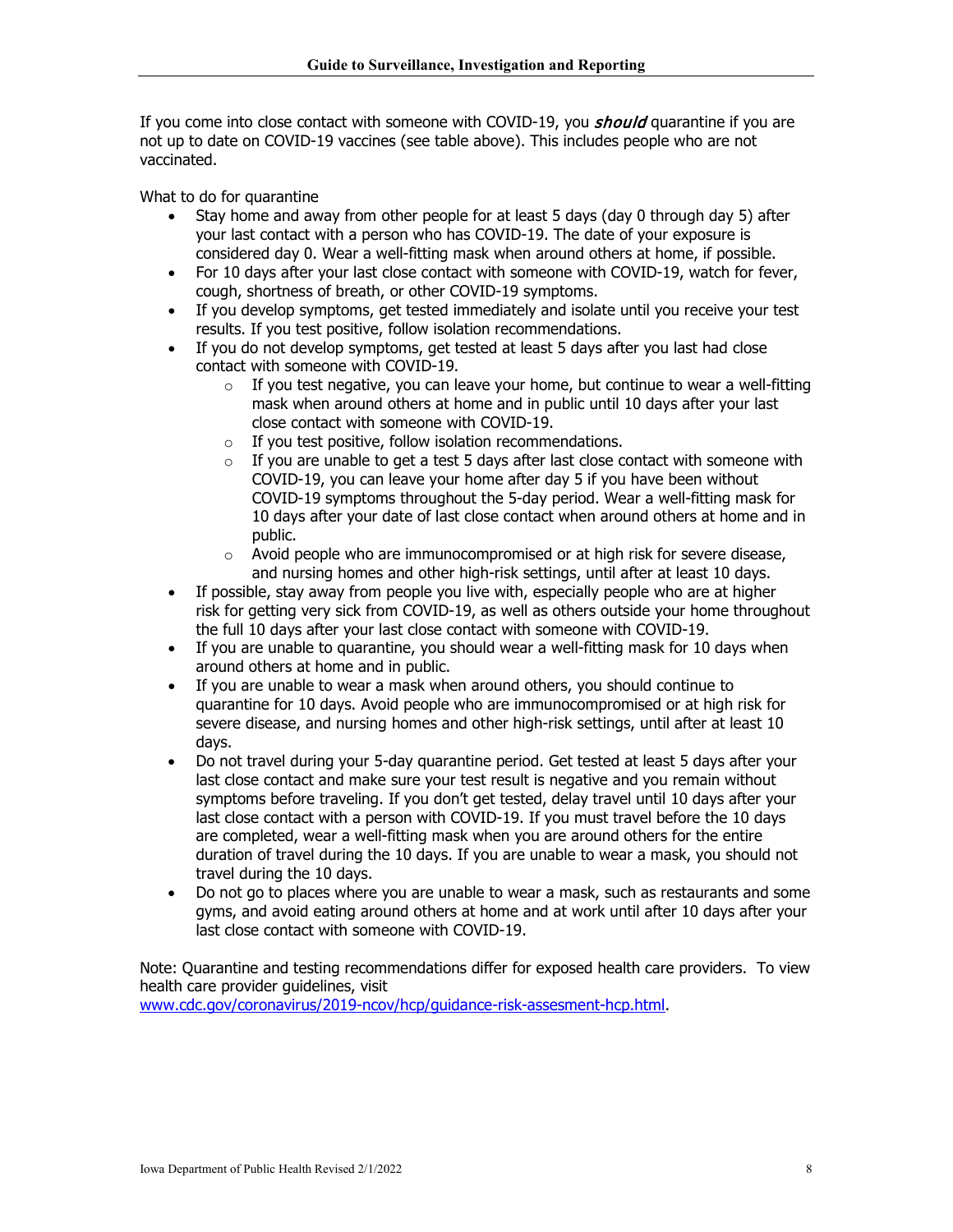### **D. Vaccination**

Everyone ages 5 and older can get vaccinated against COVID-19.

All currently authorized and recommended COVID-19 vaccines:

- are safe,
- are effective, and
- reduce your risk of severe illness.

More information about vaccination is available at [www.cdc.gov/coronavirus/2019-ncov/vaccines/keythingstoknow.html.](http://www.cdc.gov/coronavirus/2019-ncov/vaccines/keythingstoknow.html)

#### **E. Managing Special Situations**

#### **School**

Students and teachers who test positive for COVID-19 should remain home until they are no longer infectious. If a case of COVID-19 is identified in a school, exposed students and teachers should consider staying home in accordance with public health best practices to monitor for symptoms. If a student or teacher becomes symptomatic they should stay home while ill and consider getting tested.

The recommendations for quarantine and isolation outlined above in this document do apply to K-12 School settings. Additional CDC guidance is available at [www.cdc.gov/coronavirus/2019-ncov/community/schools-childcare/k-12-contact](http://www.cdc.gov/coronavirus/2019-ncov/community/schools-childcare/k-12-contact-tracing/about-quarantine.html)[tracing/about-quarantine.html.](http://www.cdc.gov/coronavirus/2019-ncov/community/schools-childcare/k-12-contact-tracing/about-quarantine.html)

If a cluster or outbreak of COVID-19 is identified in a school, additional investigation may be warranted to determine if targeted public health recommendations and/or laboratory followup is required. Consult with an epidemiologist at IDPH or contact your regional epidemiologist if an outbreak is suspected.

#### **Child care**

Child care attendees and staff who test positive for COVID-19 should remain home until they are no longer infectious. If a case of COVID-19 is identified in a child care facility, exposed attendees and staff should consider staying home in accordance with public health best practices to monitor for symptoms. If an attendee or staff member becomes symptomatic they should stay home while ill and consider getting tested.

*The recommendations for quarantine and isolation outlined above in this document do apply to child care settings.* Note that for children who are unable to consistently wear a mask when around others (including all children under 2 years of age) the safest option is to continue to quarantine for a full 10 days. Additional CDC guidance is available at [www.cdc.gov/coronavirus/2019-ncov/community/schools-childcare/child-care](http://www.cdc.gov/coronavirus/2019-ncov/community/schools-childcare/child-care-guidance.html)[guidance.html.](http://www.cdc.gov/coronavirus/2019-ncov/community/schools-childcare/child-care-guidance.html)

If a cluster or outbreak of COVID-19 is identified in a child care facility, additional investigation may be warranted to determine if targeted public health recommendations and/or laboratory follow-up is required. Consult with an epidemiologist at IDPH or contact your regional epidemiologist if an outbreak is suspected.

#### **Congregate Living Settings**

Due to the higher health risks of persons residing in long-term care settings, symptomatic residents and staff testing positive on antigen testing for COVID-19 should start the appropriate isolation period. Asymptomatic residents or staff testing positive should be re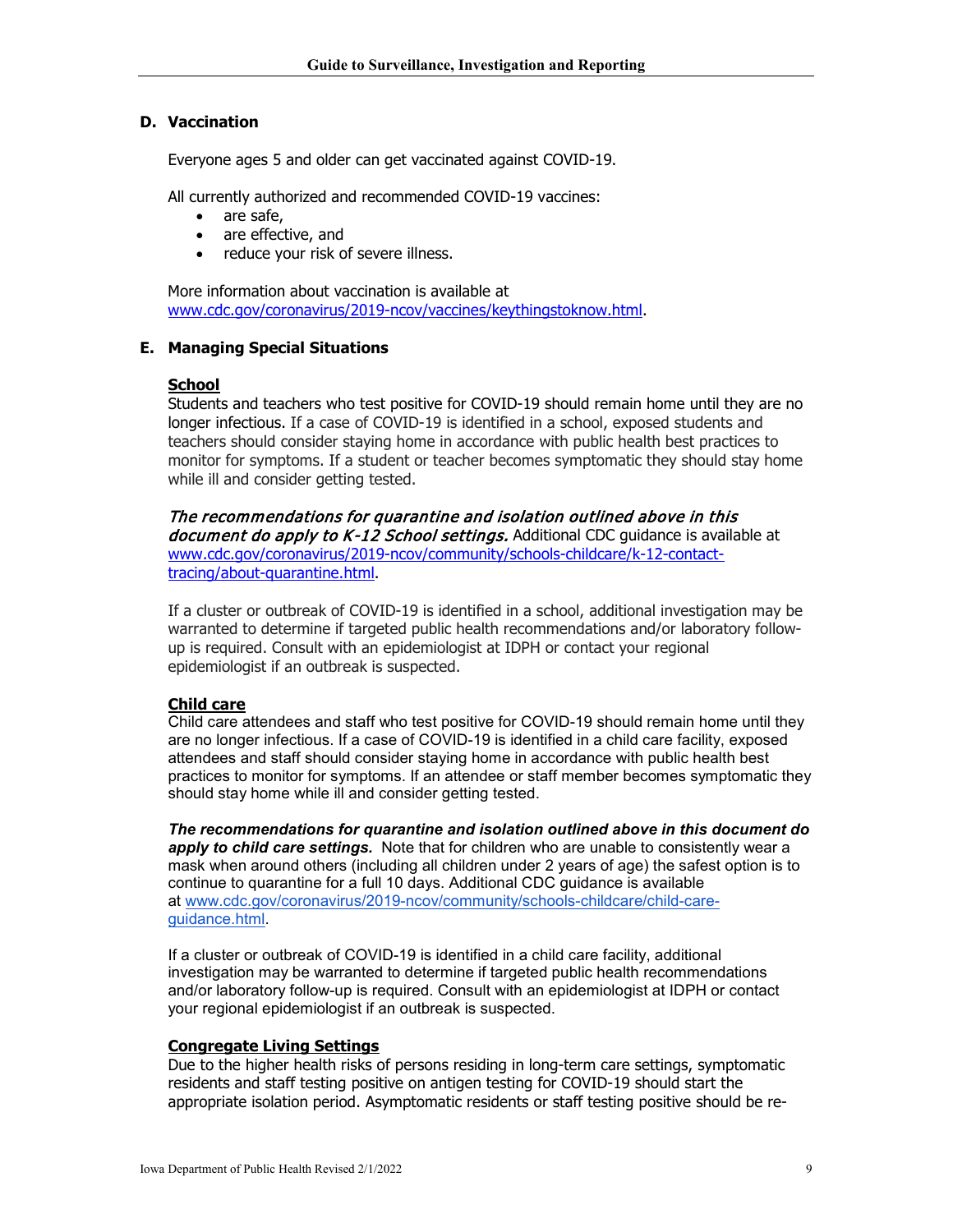tested using confirmatory PCR testing within 48 hours of the when the positive antigen specimen was collected.

More detailed guidance related to interpreting antigen testing results and the subsequent mitigation steps to enact can be found at [https://idph.iowa.gov/Emerging-Health-](https://idph.iowa.gov/Emerging-Health-Issues/Novel-Coronavirus/Long-Term-Care)[Issues/Novel-Coronavirus/Long-Term-Care.](https://idph.iowa.gov/Emerging-Health-Issues/Novel-Coronavirus/Long-Term-Care)

#### **Correctional and Detention Facilities**

In certain high-risk congregate settings that have high risk of secondary transmission and where it is not feasible to cohort people (such as correctional and detention facilities, homeless shelters, and cruise ships), CDC recommends a 10-day isolation period for residents. During periods of critical staffing shortages, facilities may consider shortening the isolation period for staff to ensure continuity of operations. Decisions to shorten isolation in these settings should be made in consultation with public health and should take into consideration the context and characteristics of the facility. CDC's setting-specific guidance provides additional recommendations for these settings.

CDC guidance for correctional and detention facilities can be found at [www.cdc.gov/coronavirus/2019-ncov/community/correction-detention/guidance-correctional](http://www.cdc.gov/coronavirus/2019-ncov/community/correction-detention/guidance-correctional-detention.html)[detention.html.](http://www.cdc.gov/coronavirus/2019-ncov/community/correction-detention/guidance-correctional-detention.html)

#### **Homeless Shelters**

In certain high-risk congregate settings that have high risk of secondary transmission and where it is not feasible to cohort people (such as correctional and detention facilities, homeless shelters, and cruise ships), CDC recommends a 10-day isolation period for residents. During periods of critical staffing shortages, facilities may consider shortening the isolation period for staff to ensure continuity of operations. Decisions to shorten isolation in these settings should be made in consultation with public health and should take into consideration the context and characteristics of the facility. CDC's setting-specific guidance provides additional recommendations for these settings.

Specific guidance for homeless shelters can be found at [www.cdc.gov/coronavirus/2019-ncov/community/homeless-shelters/plan-prepare](http://www.cdc.gov/coronavirus/2019-ncov/community/homeless-shelters/plan-prepare-respond.html)[respond.html.](http://www.cdc.gov/coronavirus/2019-ncov/community/homeless-shelters/plan-prepare-respond.html)

#### **Patient Care Settings**

Due to the nature of patient care/healthcare settings, the frequency and types of interactions they have with patients, and the procedures performed, COVID-19 risk can vary. The CDC has made numerous resources available for healthcare workers, many of which are setting specific, that can be found at [www.cdc.gov/coronavirus/2019-ncov/hcp/index.html.](http://www.cdc.gov/coronavirus/2019-ncov/hcp/index.html)

You can also consult with the IDPH Healthcare Associated Infections (HAI) Program by calling CADE at (800) 362-2736 and asking to speak with the HAI Program or emailing [hai-ar@idph.iowa.gov.](mailto:hai-ar@idph.iowa.gov)

#### **Reported Incidence Is Higher than Usual/Cluster/Outbreak Suspected**

Consult with the epidemiologist on-call at CADE, (800) 362-2736. CADE can help determine a course of action to prevent further cases and can perform surveillance for cases that may cross several county lines and therefore may be difficult to identify at a local level.